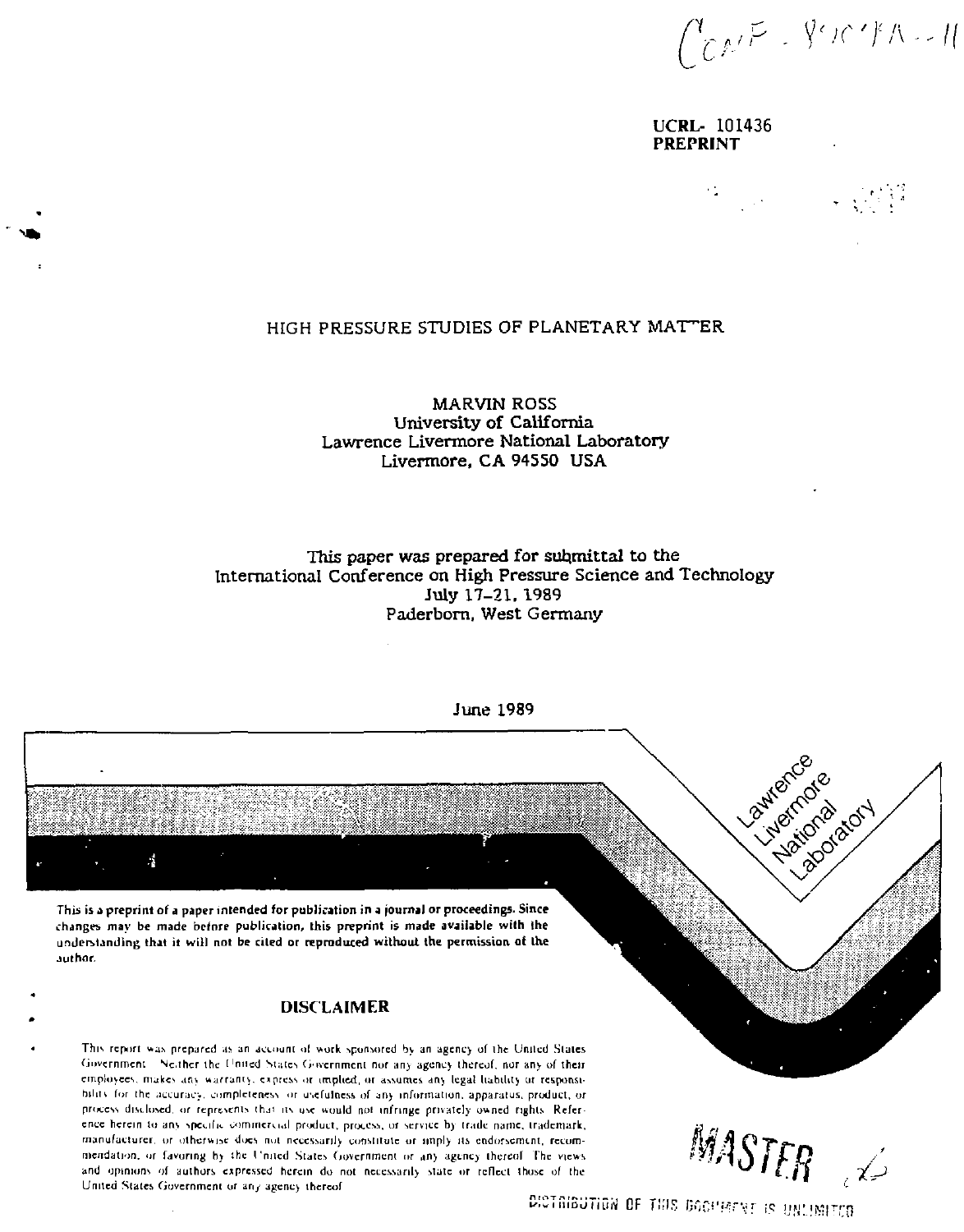UCRL—101436

# DE8& 017738

### HIGH PRESSURE STUDIES OF PLANETARY MATTER

### MARVIN ROSS

#### Lawrence Livermore National Laboratory, University of California Livermore, CA 94550 USA

Those materials which are of greatest interest to the physics of the deep planetary interiors are Fe, H2, He and the Ices. These *are* sufficiently diverse and intensively studied to offer an overview of present day high pressure research.

KEY WORDS: Planets, Iron, Hydrogen, Helium, Ices.

### **INTRODUCTION**

For the purpose of discussion the planets may be categorized into two groups: The terrestrial planets, Earth, Mars, Mercury and Venus which are made up of the rocky and solid-like material (Fe, metal oxides, silicates etc.) and the Jovian planets, Jupiter, Saturn, Uranus and Neptune, consisting of an inner rock core estimated to be about fifteen to twenty earth masses surrounded by a large volume of dense fluid. Jupiter and Saturn are made mainly of a solar mixture of  $H_2$  and He (7 parts  $H_2$  to 1 part He by number). Uranus and Neptune which are smaller and are at lower temperatures have retained considerable amounts of Ice in addition to their primordial H2 and He. "Ice," is a term used to denote a planetary mixture of H2O, NH3 and CH4. Pluto is believed to be mainly made of Ice. A useful survey on the subject of planetary interiors is the book by Hubbard (1984).

#### PHASE DIAGRAM OF IRON

The melting pressure and temperature for iron are of great importance for constraining the temperature at the center of the earth and has been the stimulus for several recent and important advances in static and Shockwave methods. Noteworthy are the sound velocity shock melting measurements of Brown and McQueen (1986), the attempts by Williams et al., (1987), and of Boehler (1986), to determine the melting curve by laser heating an iron sample in a diamond-anvil cell and the shock temperature measurements of Bass (1987).

Boehler reported diamond anvil measurements of the *z-y* (hep-fcc) and melting curves to 40 GPa. Figure 1 shows the phase diagram of iron, combining the results of 3oehler with the sound velocity measurements of Brown and McQueen. Boehler predicted that the *y* phase ends in a tripie point near 75 GPa, and he speculated that the shock anomaly at 200 GPa must correspond to a new high pressure solid phase.

Theoretical calculations (Ross et al., 1989), using the Young and Grover (1983) model for iron, predict that this anomaly may be caused by a new high temperature bcc phase, referred to here as  $\alpha'$ . This model predicts that the cp-bcc  $(\epsilon-\alpha')$  phase boundary shown in Figure 1 has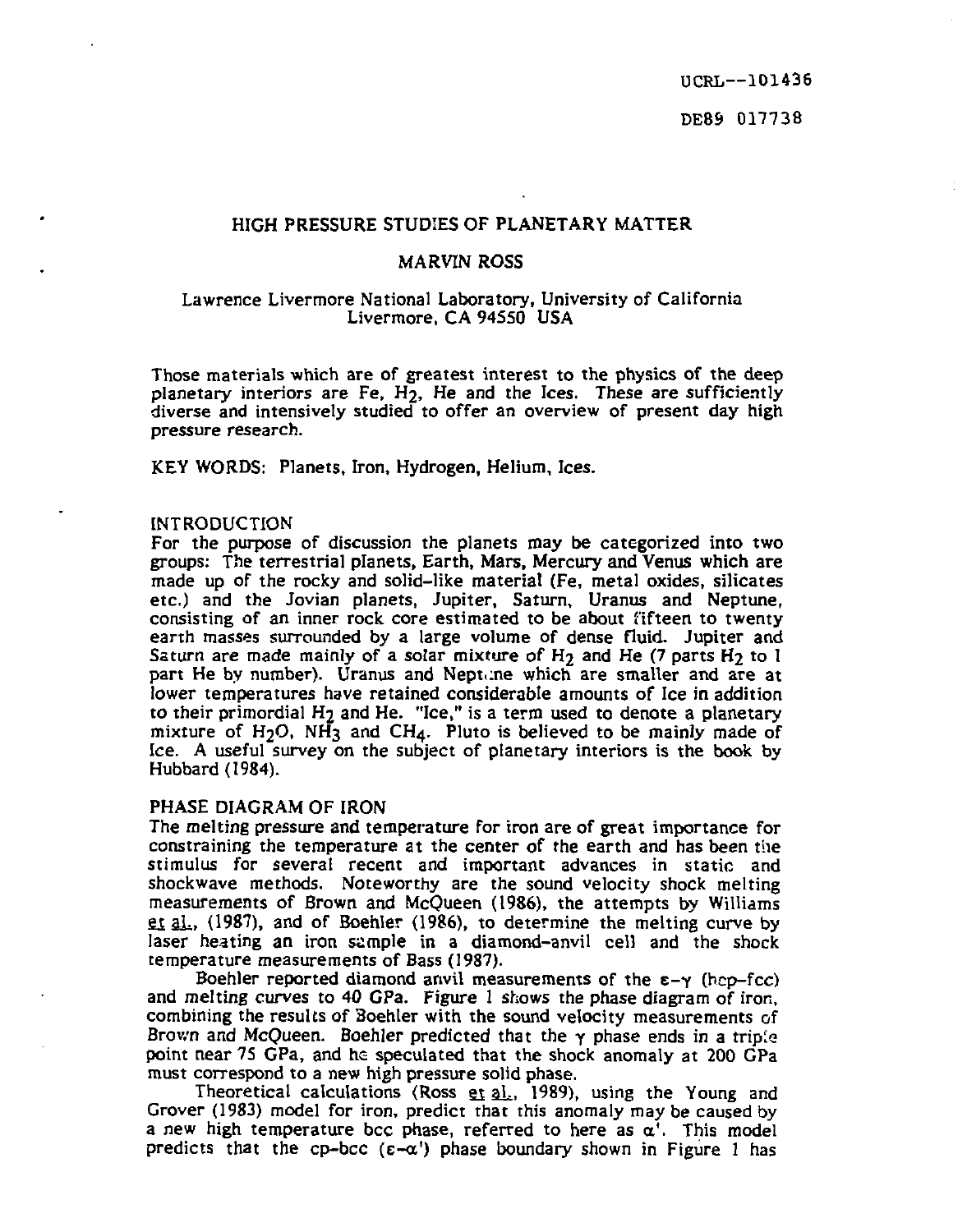### MARVIN ROSS

a positive dT/dP slope. The theoretical shock Hugoniot crosses the theoretical cp-bcc phase boundary at 130 GPa and 2400 K. Although this differs from the 200 GPa experimental shock anomaly, all considered the agreement is good. If one assumes the calculated cp-bcc phase boundary slope is correct and shifts the boundary to intersect the shock anomaly at 200 GPa, then the first appearance of the new bcc phase is predicted to occur on the melting curve at ISO GPa and 4000 K.



Figure 1. Phase diagram of iron up to Earth core conditions. The experimental phase boundaries of Boehler are shown to 400 kbar and are extrapolated to a  $\varepsilon$ - $\gamma$ -liquid triple point. The melting curve is then smoothly drawn through the Brown-McQueen shock anomaly at 2.43 Mbar The theoretical cp-bcc  $(e-\alpha')$  phase boundary from the YG model is shown, and the arrows indicate a uniform shift necessary to have this boundary intersect the 2.0 Mbar shock anomaly. IC-OC dashed line indicates pressure at inner- outer-core boundary.

# THE JOVIAN PLANETS

The low mean densities of Jupiter and Saturn lead us to believe they consist mostly of hydrogen and helium near solar composition. Using equations of state based on shock-wave experiments for  $H_2$  (Ross et all 1983) and He (Ross and Young, 1986), with an inner rock core, the internal structure of Jupiter can be modeled to explain all of its observed properties, while assuming solar composition of constituent elements Grossman et al., 1980). Saturn remains anomalous. Calculations show this body has a cooling time that is too long (it is emitting more energy than can be accounted for by contraction) and which may be the result of energy released by the gravitational differentiation of phase separated hydrogen and helium (Stevenson, 1975).